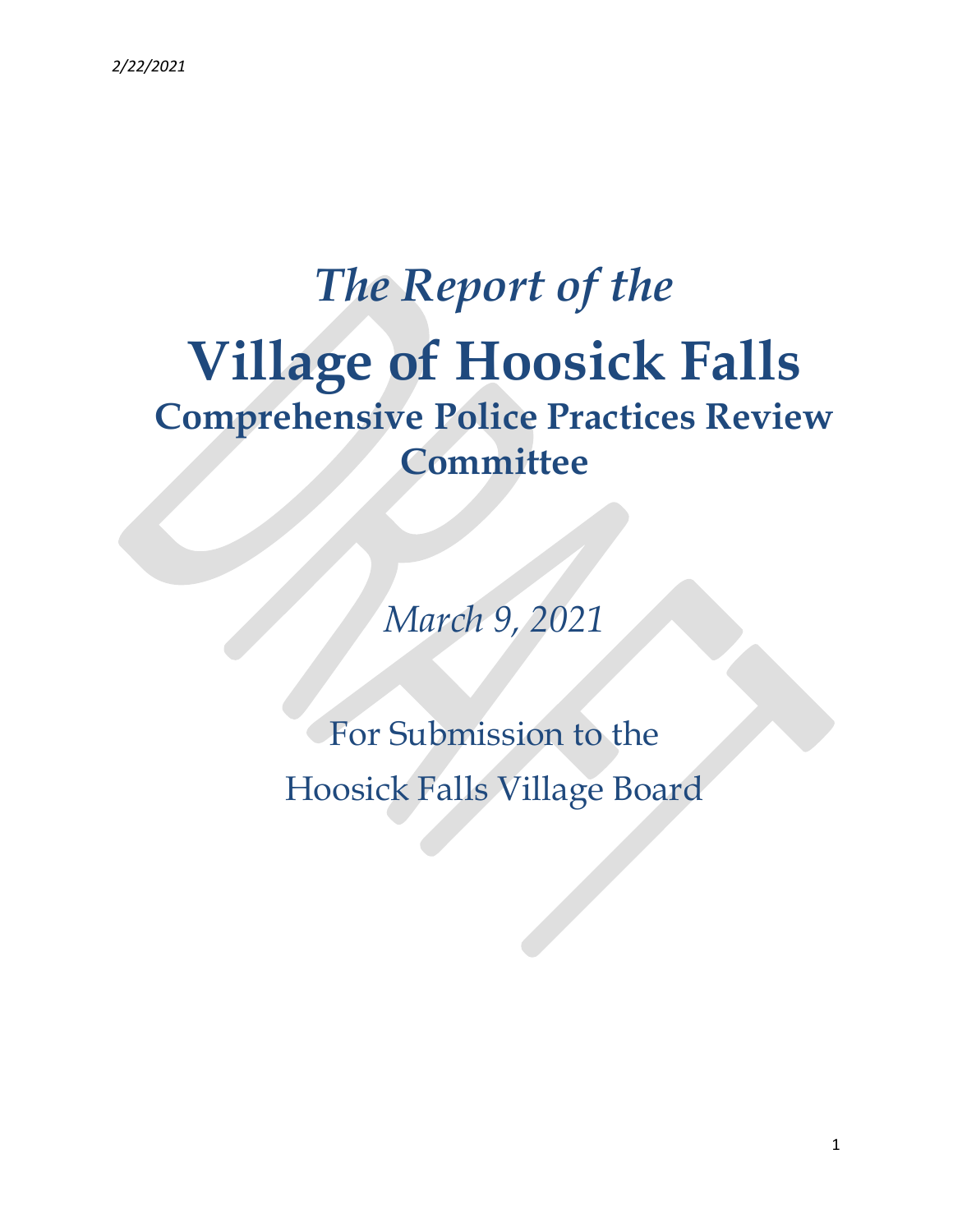# TABLE OF CONTENTS

|      | <b>Section</b>                                                                | Page                    |
|------|-------------------------------------------------------------------------------|-------------------------|
| ı.   | Creation of the Hoosick Falls Comprehensive Police Practices Review Committee | 3                       |
| П.   | Background on the Village of Hoosick Falls and Surrounding Areas              | 4                       |
| Ш.   | Law Enforcement and Public Safety                                             | 6                       |
| IV.  | <b>Committee Formation, Membership &amp; Preliminary Actions</b>              | $\overline{\mathbf{z}}$ |
| V.   | <b>Committee Review and Key Questions Considered</b>                          | 9                       |
| VI.  | <b>Recommendations</b>                                                        | 14                      |
| VII. | Conclusion                                                                    | 19                      |
|      |                                                                               |                         |

Exhibit A – Village Resolution Creating the Committee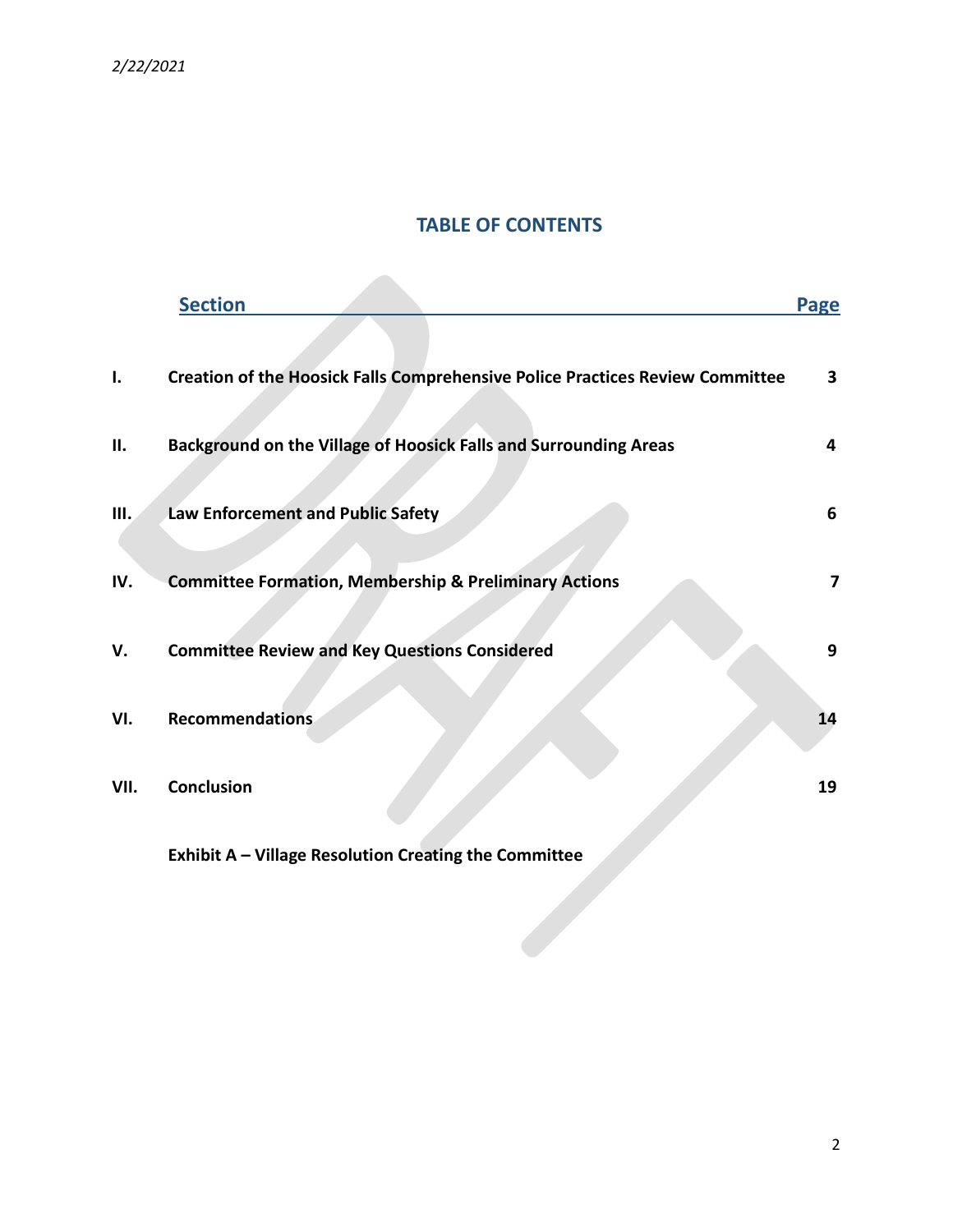# I. CREATION OF THE HOOSICK FALLS COMPREHENSIVE POLICE PRACTICES REVIEW COMMITTEE

On June 12, 2020, Governor Andrew Cuomo signed Executive Order 203 requiring each local government in the State of New York to adopt a policing reform plan by April 1, 2021. In compliance with Executive Order 203, on October 13, 2020, the Village of Hoosick Falls Board passed a motion made by Deputy Mayor Robert Ryan to "create a committee for review of police department procedures pursuant to the Governor's Executive Order." See Exhibit A (Minutes of the October 13, 2020 Village of Hoosick Falls Regular Board Meeting. Four individuals were appointed to that committee (hereinafter the "Committee"), which was charged with the task of performing a comprehensive review of current police force deployments, strategies, policies, procedures, and practices, and was charged with developing a plan to improve such deployments, strategies, policies, procedures, and practices, all in furtherance of addressing the particular needs of the Village of Hoosick Falls.

The members of this newly formed Committee included the Deputy Mayor of the Village of Hoosick Falls and a member of the Village Board, the Chief of Police, the Secretary of the Village Board and the Village Clerk, and several Village of Hoosick Falls stakeholders, including but not limited to members of the community with professional and legal expertise, such as an attorney and the head of a major New York State non-profit association, commercial and residential landlords, and owners of establishments with high numbers of police and community interactions, such as local bars and restaurants and retail shops. As required by Executive Order 203, the Committee also consulted with additional members of the community (with emphasis in areas with high numbers of police and community interactions), interested non-profit and faith-based community groups, the office of the district attorney, the public defender, and local elected officials. The Hoosick Falls Village Attorney was retained as a non-voting legal consultant to the Committee.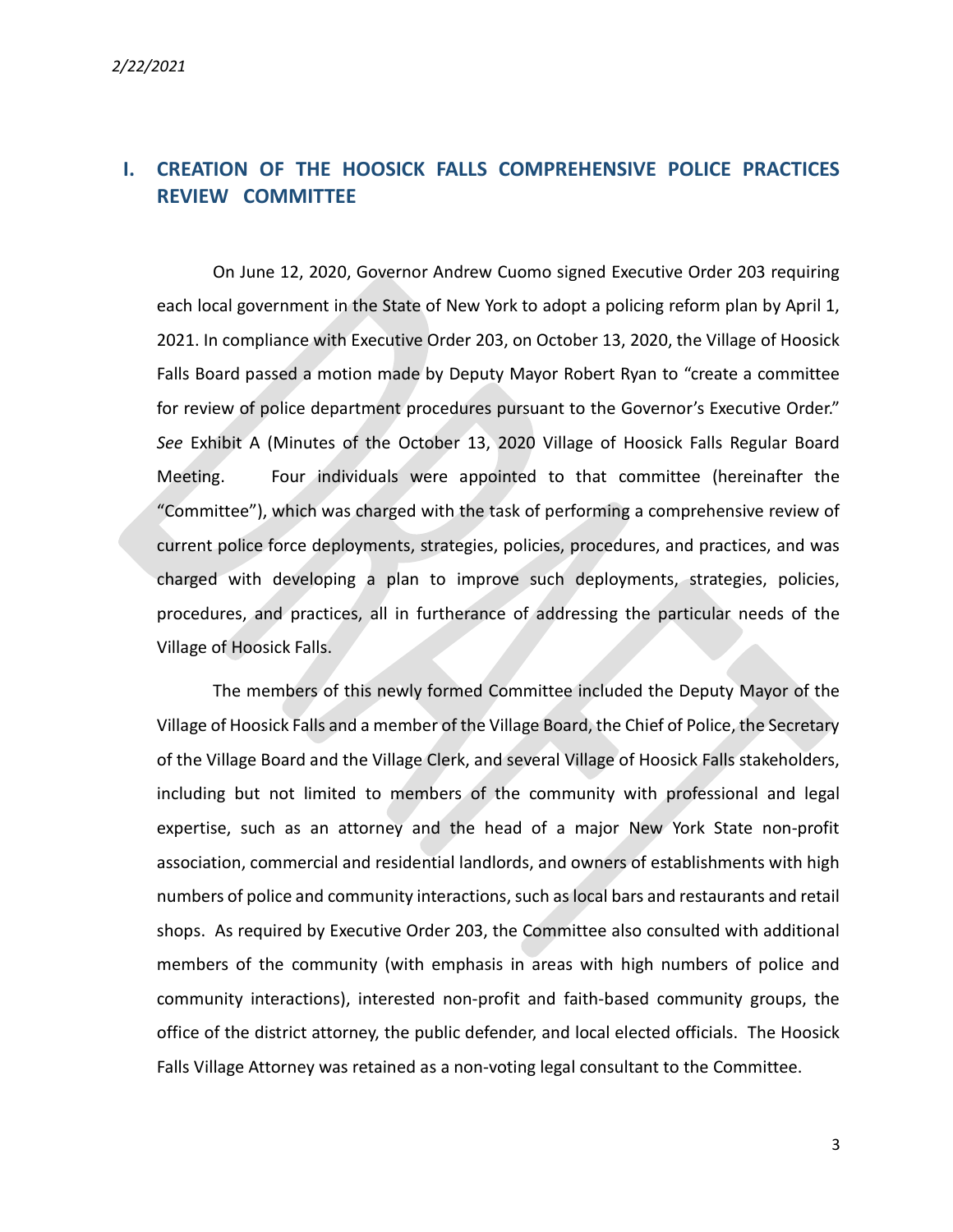The goal of the Committee was to create a plan to adopt and implement reforms and recommendations resulting from the Committee's review and consultation of current police force deployments, strategies, policies, procedures, and practices and to create a structure for the development and implementation of future reforms and recommendations. The plan includes modifications, modernizations, and innovations to the department's policing deployments, strategies, policies, procedures, and practices, tailored to the specific needs of the Village of Hoosick Falls and geared toward the general promotion of improved police agency and community relationships based on trust, fairness, accountability, and transparency, and the reduction any "racial / minority" disparities in policing. [NOTE: After the public comment period is complete and after changes, if any, resulting from public comments are incorporated into the report, the final draft of the report will include the following language: "Below are the findings, recommendations and plan prepared by the Committee and adopted by the Village Board after public hearing open to public comment to all citizens in the Village and formulated after consideration of such comments."]

### II. BACKGROUND ON THE VILLAGE OF HOOSICK FALLS AND SURROUNDING AREAS: Geography, Demographics, Education and Quality of Life

In order to better understand the findings, recommendations and plan prepared by the Committee, the background of the Village of Hoosick Falls is presented to place the said recommendations of the Committee in their proper context.

The Village of Hoosick Falls is in the Town of Hoosick, a rural community located in northeastern Rensselaer County. The Town has a population based on 2019 Census projections of 6,770 with 3,347 living in the Village. The Village as declined 2.6% in population since 2000. The town residents outside the village reside in one of its seven hamlets of Buskirk, Eagle Bridge, Hoosick, North Hoosick, Potter Hill, Walloomsac, and West Hoosick, or in its more rural areas. The town has a mix of farms and light industries.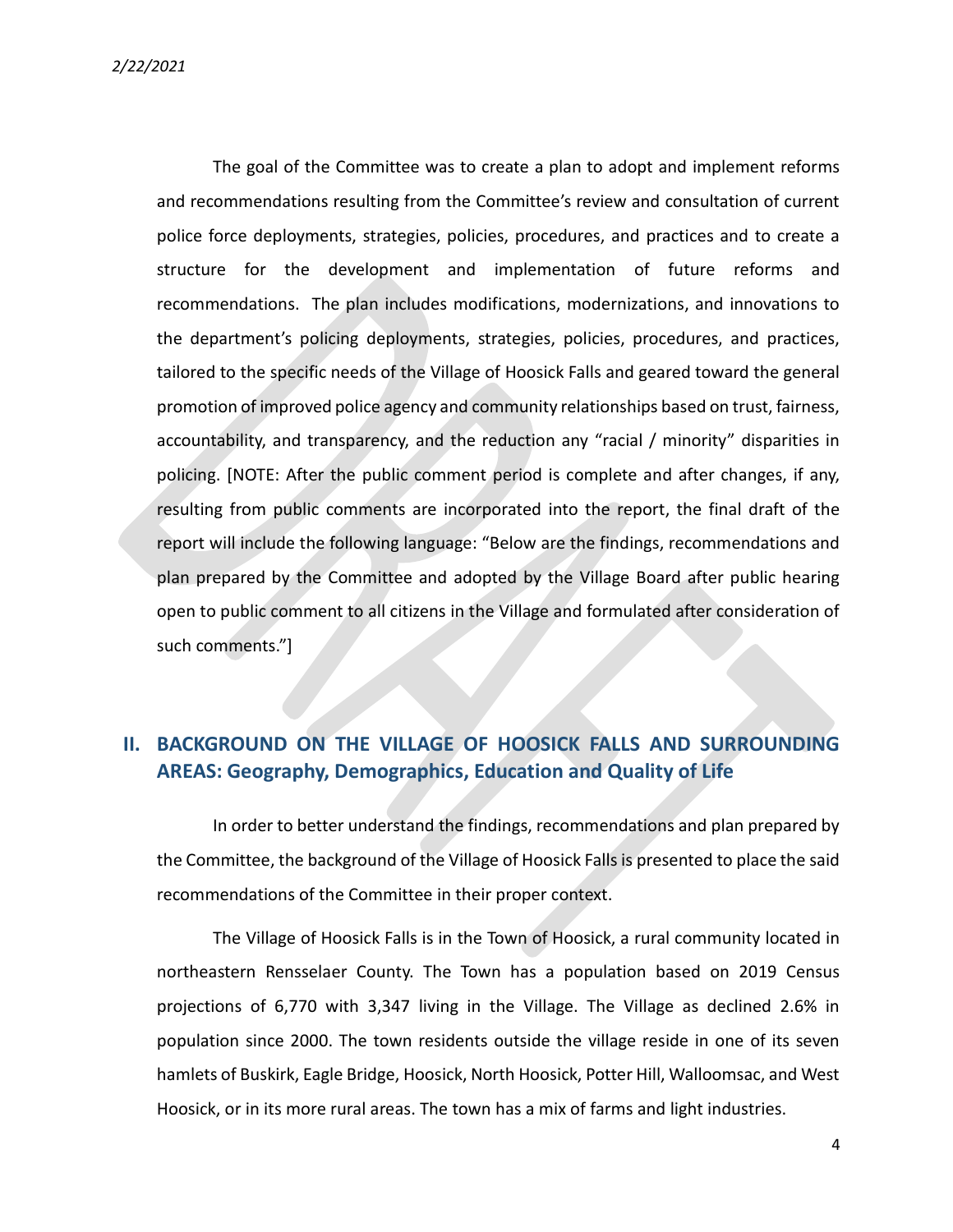The 1.6 sq. mile village has a density of 2,092 persons per sq. mile. Over 99% of the residents are U.S. citizens, with 1.79% born outside the United States. Whites comprise 97.10% of the population with blacks comprising 1.02%. White Hispanics comprise 1.5% of the residents. Hoosick Falls is majority female (54.6%) and the median resident age is 43.8 years. The median age is higher than that of Rensselaer County (39.7 years) and of the state (39.2 years).

The Village's overall population can be considered working class and economically diverse. Educationally, 94.6% of Hoosick Falls residents are high school graduates. College graduates comprise 22.5% of the population, and an additional 4.8%, attended some college. The estimated median household income is \$56,549 (2019), which is 21% lower than that of the county (\$71,574) and the state (\$72,108). The estimated per capita income is \$32,942 which is also 21% less than the statewide median (\$41,857). The percentage of residents living in poverty is 10.3%. Slightly over one percent (1.3%) of the residents have income below 50% of the poverty level. The disability rate among males and females living in the village is 35.4% and 33.3% respectively, which is higher than the state rates of 29.6% and 31.0%, respectively.

Housing is reasonably affordable in the village. The estimated median house value in 2019 is \$127,796, significantly below the statewide median of \$338,770. The mean gross rent is \$934. There are sixty-six (66) Section 8 housing units in the village, all of which are managed by the Town of Hoosick Housing Authority. Most all of the units were built before 1960 and over 75% are single family detached or semi-detached structures. Close to 80% of the residents in these unites have an annual gross income of less than \$19,999.

One of Hoosick Falls' greatest resources is its scenic beauty. Rolling hills, mountains, and the two rivers—the Walloomsac and the Hoosic—which wind throughout the area, provide visitors and residents alike with breathtaking views and tranquil, private spots to enjoy the simple country pleasures of hiking, canoeing, or picnicking, and of course spectacular trout fishing. In the Village of Hoosick Falls, the tree-lined streets with their graceful, Victorian dwellings retain much of the character and charm of the turn of the century. And summer concerts by the community band in Wood's Park still remind people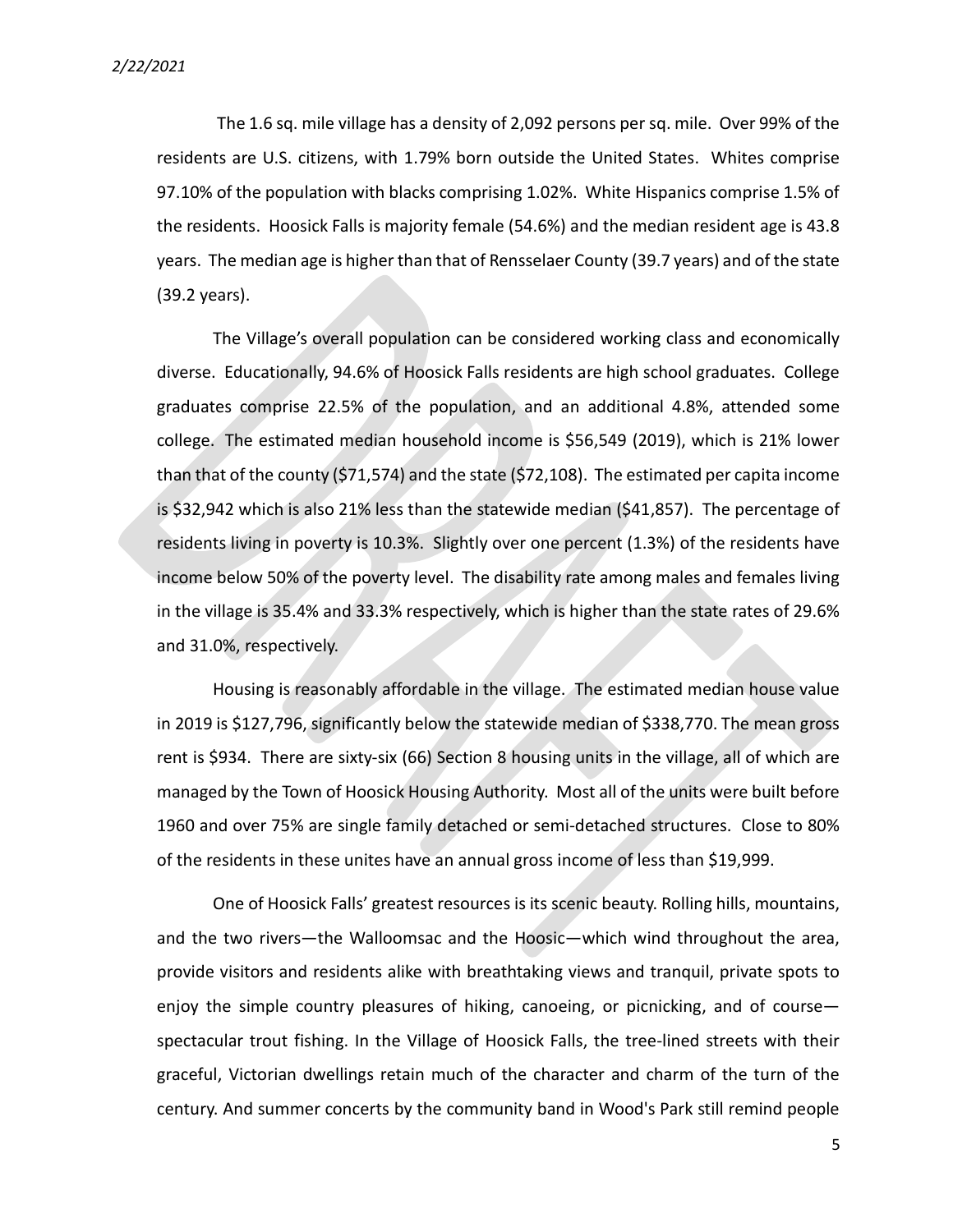why Norman Rockwell and Grandma Moses took inspiration from the area and its people.

Hoosick Falls is located close to the many ski resorts and the many lakes of the Capital-Saratoga District, the Adirondacks, the Berkshire Hills of Western Massachusetts, and nearby Vermont. As part of the Capital District, Hoosick is near its shopping centers and is fifty minutes from the State Capitol.

In visiting or living in the town, one can take advantage of its antique shops and two auction houses, the community pool or skating rink, and the "Old Time" band concerts in the Park. Or one can play golf on the nine-hole course located within the village. Hoosick also has two fine school systems, Hoosick Falls Central School, and Hoosac School, a private co-educational Episcopal boarding school. The Town of Hoosick is an active community with great community spirit. Besides its many religious, social and community clubs and organizations, it's village and hamlets have volunteer fire departments, and the town has an active rescue squad that provides 24 hour emergency service to the sick and injured of the community. The Center for Nursing and Rehabilitation, a non-profit, 41-bed skilled nursing facility, serves the town and surrounding areas.

#### III. Law Enforcement and Public Safety

Law enforcement in the Village of Hoosick Falls is primarily provided by the Village of Hoosick Falls Police Department. The Village of Hoosick Falls Police Department was established on March 19, 1888 and has expanded since then, such that it currently employs [one (1) chief, one (1) full time officer, and eighteen (18) part-time officers, with budgeting sufficient to employ 7.5 full-time employees. As only one of two village departments in Rensselaer County, the Village of Hoosick Falls Police Department is a full-service police agency serving the Village of Hoosick Falls, New York.

Law enforcement in Hoosick Falls is supplemented by the New York State Police Troop G/Brunswick Sub-station (the headquarters of which lies approximately 30 miles away from the Village in the town of Brunswick) and the Rensselaer County Sheriff's Department which patrols the entirety of Rensselaer County (the headquarters of which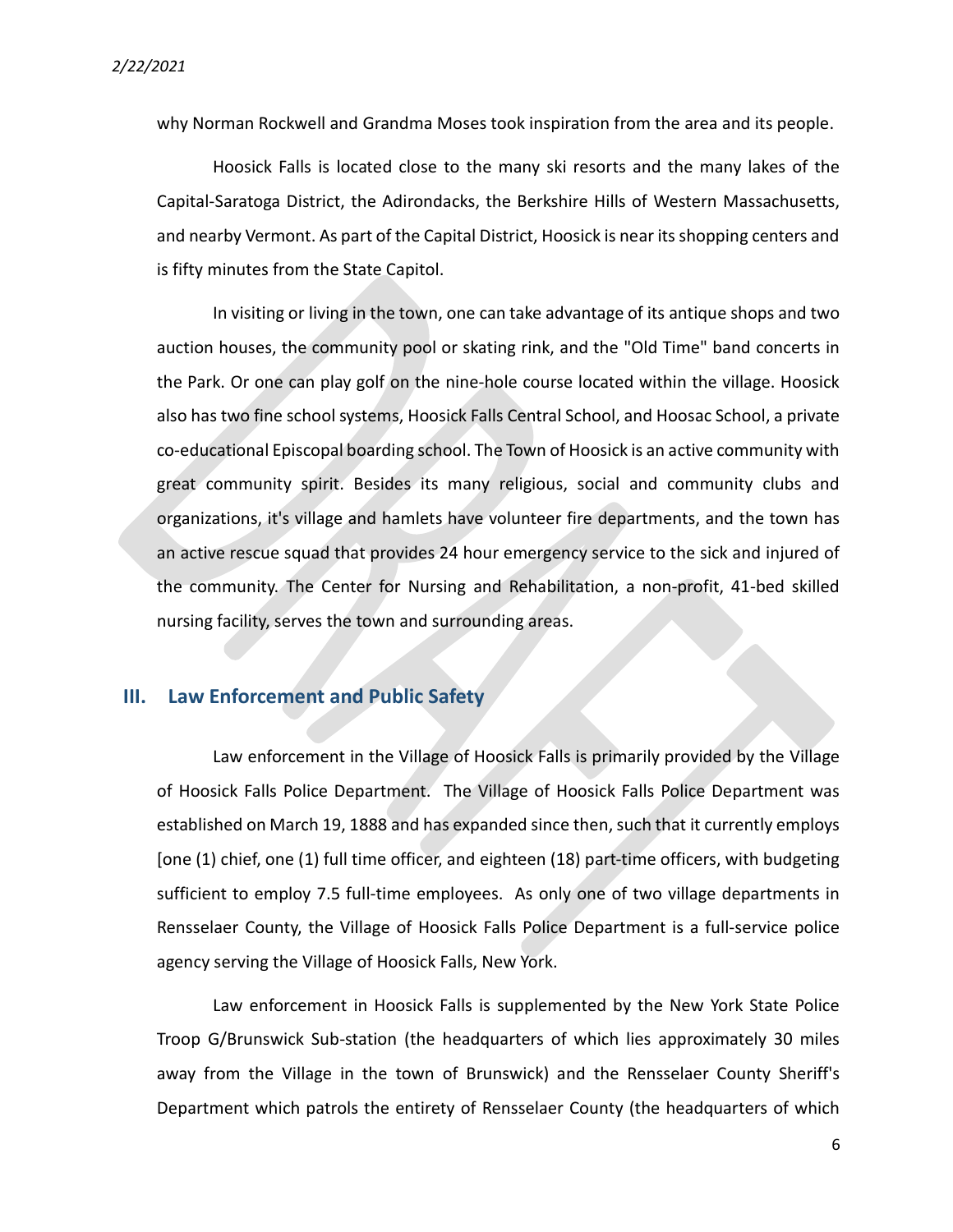lies approximately 28 miles away from the Village in the City of Troy).

The Village of Hoosick Falls Police Department received over 1700 calls in 2020, with over 1600 being 911 calls received from the Rensselaer County 911 Call Center, demonstrating their dedication to public safety by successfully resolving many stressful and dangerous situations without serious injury to either the officers or the public.

#### IV. Committee Formation, Membership, and Preliminary Actions

Pursuant to Executive Order 203, the Village of Hoosick Falls, in coordination with the Hoosick Falls Police Department, is required to consult with "stakeholders" as that term is defined by the Executive Order. Executive Order 203 defines who is considered a stakeholder and provides that membership in the committee must include the municipality's Chief Executive; leadership of the police force; members of the community (with emphasis in areas with high numbers of police and community interactions); interested non-profit and faith-based community groups; the office of the district attorney; the public defender and local elected officials.

On October 13, 2020, the Village of Hoosick Falls appointed the following persons as members of a Committee charged with creating the plan required by Executive Order 203:

#### Village Representatives:

- Deputy Mayor Robert Ryan
- Village Clerk and Village Board Secretary Marie O'Neil
- Police Force Leadership: Police Chief Robert Ashe

#### Community Members:

- Douglas Sauer, MSW, CEO of the New York Council of Nonprofits, Inc. and member of a bi-racial family residing in the Village
- David Borge, former Mayor of the Village of Hoosick Falls and Resident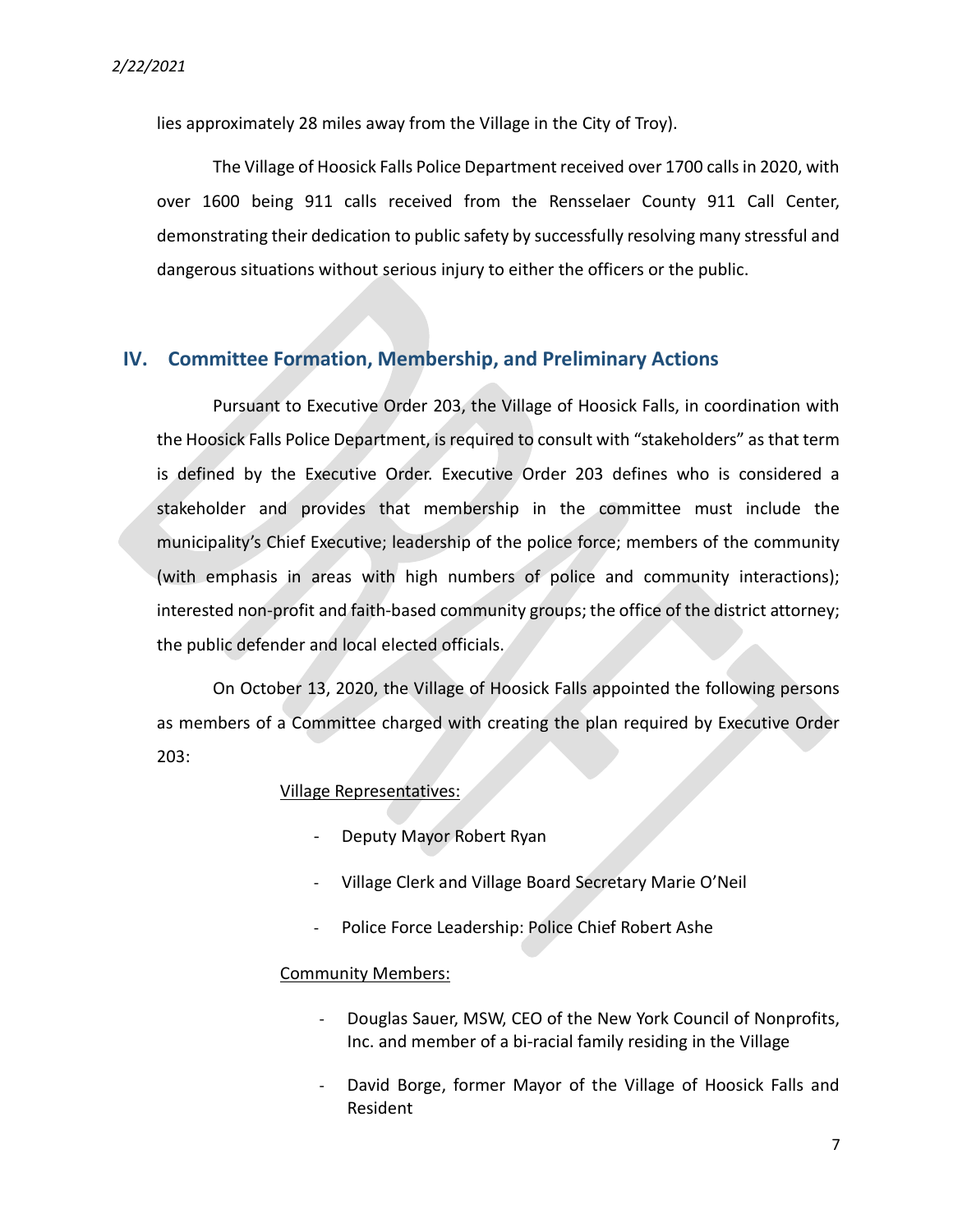- Tricia Bloomer, retired commercial litigation attorney and local business owner
- Jasen Von Guinness, residential landlord, local business owner, and Resident

The first meeting of the Committee took place on August 20, 2020 at 24 Main Street, the location of the Village Offices, the Village Court, and the Hoosick Falls Police Department, and a follow-up meeting was held on September 17, 2020. At these meetings, the Committee was counselled that it was required to engage in meaningful, honest and thoughtful dialogue about the goals they wanted the Police Department to accomplish. Moreover, the Chief of Police presented the Committee with background information concerning the Committee's creation, the Executive Order giving rise to it, and the Village Board's vision concerning the Committee's role in reviewing and reforming the Police Department, including a preliminary list of the critical issues that should be considered by the Committee through the plan development process.

The Committee's next endeavor was to become familiar with the structure and organization of the Village of Hoosick Falls Police Department. The Committee believed it was critical to understand the history, structure and current organization, policies, and procedures of the Hoosick Falls Police Department in order to perform a comprehensive review of current police force strategies, policies and practices. The Committee educated itself on the Police Department's structure, organization and policies and procedures by conducting first a thorough walk-through, tour, and explanation of the Police Department facilities and then a thorough review of the entirety of the Hoosick Falls Police Procedures manual, meeting to discuss this manual on a provision by provision basis with the Chief of Police and other consultants, including the Village Attorney and a labor attorney, and asking questions and/or discussing the pros and cons of alternative provisions that might be proposed to reform, clarify, and/or update these procedures. This review consumed months of the Committee's time and attention, and through this process, the Committee became familiar with the manner in which the Police Department currently operates. The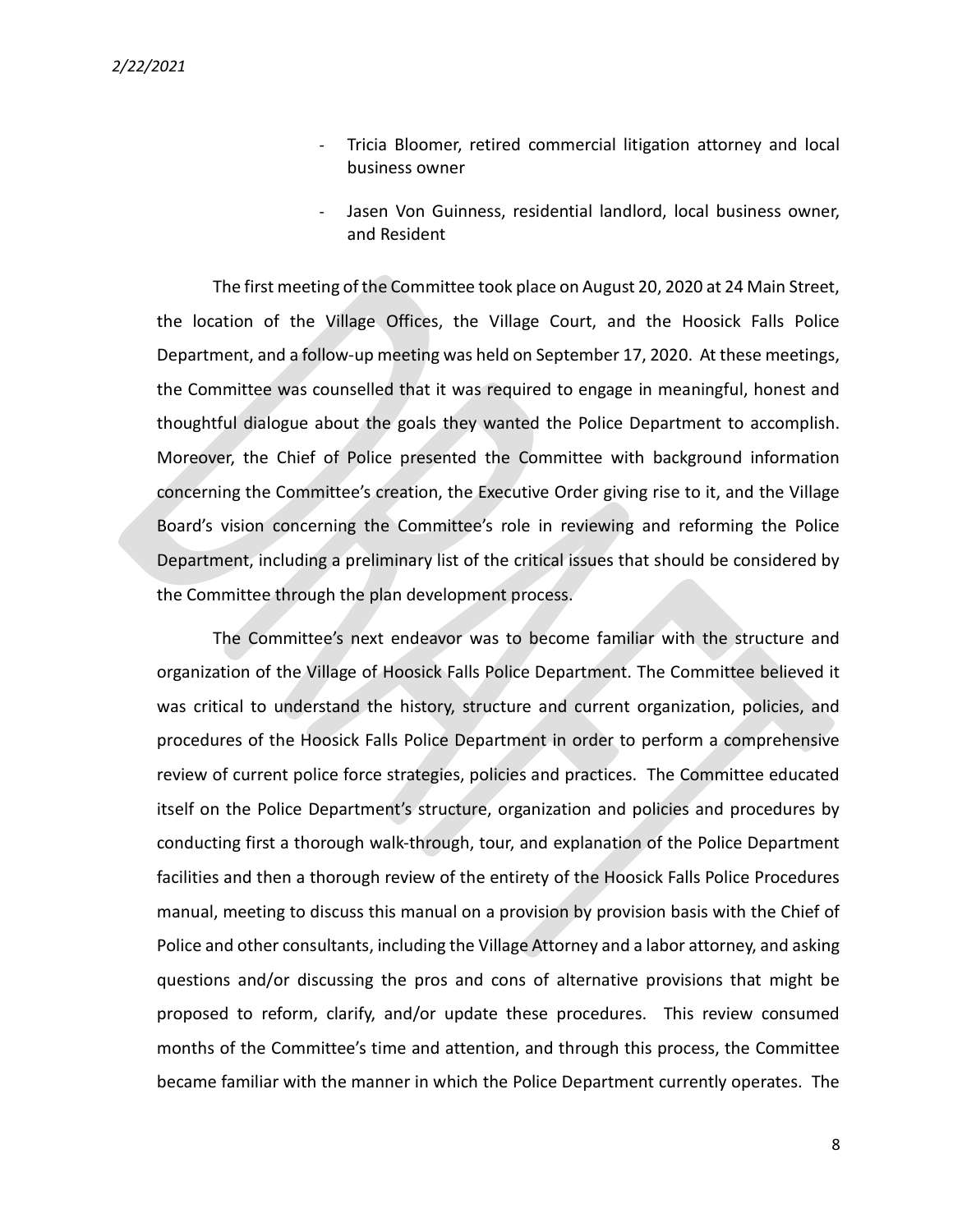material the Committee examined included policies, procedures, regulatory guidelines, practice manuals, contracts, equipment, use of force policies, and recruitment procedures.

In the midst of completing its review of these materials, the Committee simultaneously prepared a request for community feedback, reaching out to over twenty (20) important stakeholders in the Village of Hoosick Falls in an effort to identify other areas of concern in relation to policy reform that should be considered and/or addressed by the Committee. including but not limited to the Hoosick Falls Local Development Corporation (LDC); Hoosick Rising; Hoosick Armory; Hoosick Area Church Association; Commission on Economic Opportunity's Community Resource Center (including Head Start); YMCA; Unity House; Hoosick Falls Village Fire Department, Town of Hoosick Rescue Squad, Town of Hoosick Housing Authority; Rensselaer County Public Defender; YMCA; local realtors; Black Lives Matters activists; Hoosick Falls Central School; Hoosac School; CiviCure; and, Alcoholics Anonymous. Additionally, solicitations were made online via the Hoosick Falls Police Department and an additional tab was created detailing Committee specifics on the Hoosick Falls Police webpage. Lastly, the Committee received comments and feedback from and responses to questions posed to a police union representative, a Town of Hoosick Falls Supervisor, the Village attorney, and a labor relations attorney, among others.

Based upon the information gleaned through the Committee's physical inspection of the Police Department headquarters, review of procedures, policies and other documents, and consultations, the Committee developed a preliminary list of the critical issues and key questions to be addressed through the plan development process, all in accordance with the material and recommendations contained in the NYS Police Reform and Reinvention Collaborative Guidebook (August 2020).

#### V. COMMITTEE REVIEW AND KEY QUESTIONS CONSIDERED

1.) What goals do the people of Hoosick Falls want their Police Department to accomplish?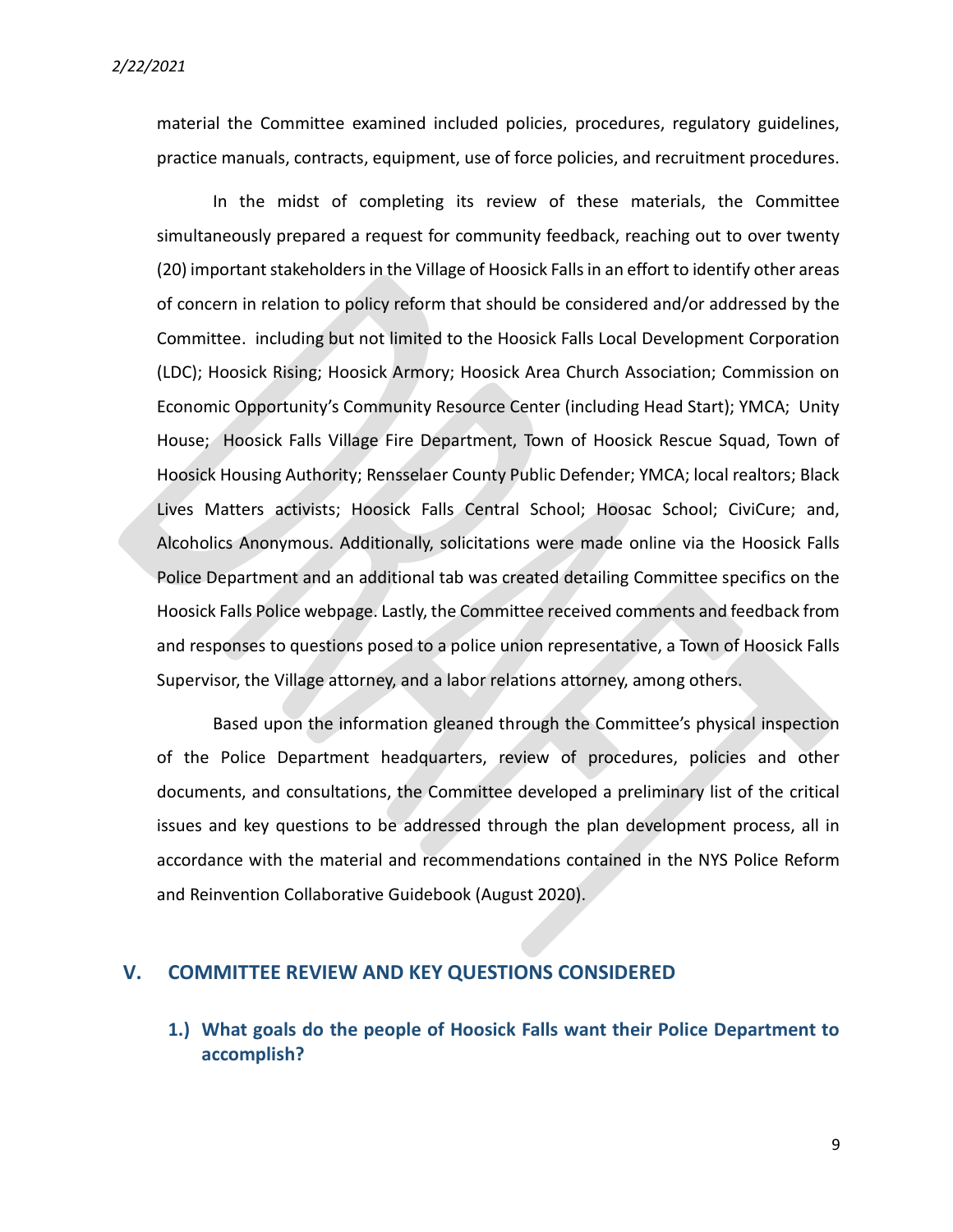2/22/2021

The Committee determined, after open and honest discussion, that the primary goal the people of Hoosick Falls want their Police Department to accomplish is achieve the highest degree of safety possible in the community consistent with treating all citizens equally and with the utmost degree of dignity, honor, and respect.

#### 2.) Is the Hoosick Falls Police Department achieving its goals?

The Committee believes that the Hoosick Falls Police Department has steadfastly, and largely successfully, pursued its goal of achieving the highest degree of safety possible in the community consistent with treating all citizens equally and with the utmost degree of dignity, honor. and respect. This is based on several observations: First, it is clear that the Department has strived to update its policies and procedures manual to keep up with advancements in terms of improved policing policies and strategies and improved practices geared at achieving equality and fairness of treatment with regard to the community it serves. Indeed, the Committee found that the Hoosick Falls Police Department has incorporated this goal into its policies and procedures manual with absolute clarity stating in Administrative Procedure #2 the following: "By establishing and routinely updating goals and objectives, our agency will have a basis for measuring progress, as well as for ensuring direction and unity of purpose". Moreover, the manual has clearly undergone several rounds of revisions over the past several years reflecting efforts by the Department to improve and reform continually over time.

 Second, the Department has had a notably low number of legal actions or complaints lodged against it by community members alleging failures to uphold the Department goals of fair and equal treatment, dignity, honor, and respect. Indeed, the emphasis the Department places on achieving its goals is perhaps best reflected by the fact that the Hoosick Falls Police Department and its officers are rarely the subject of a legal action or complaint alleging any kind of abuse of process, excessive force, or discriminatory enforcement of the law. Indeed, notwithstanding that the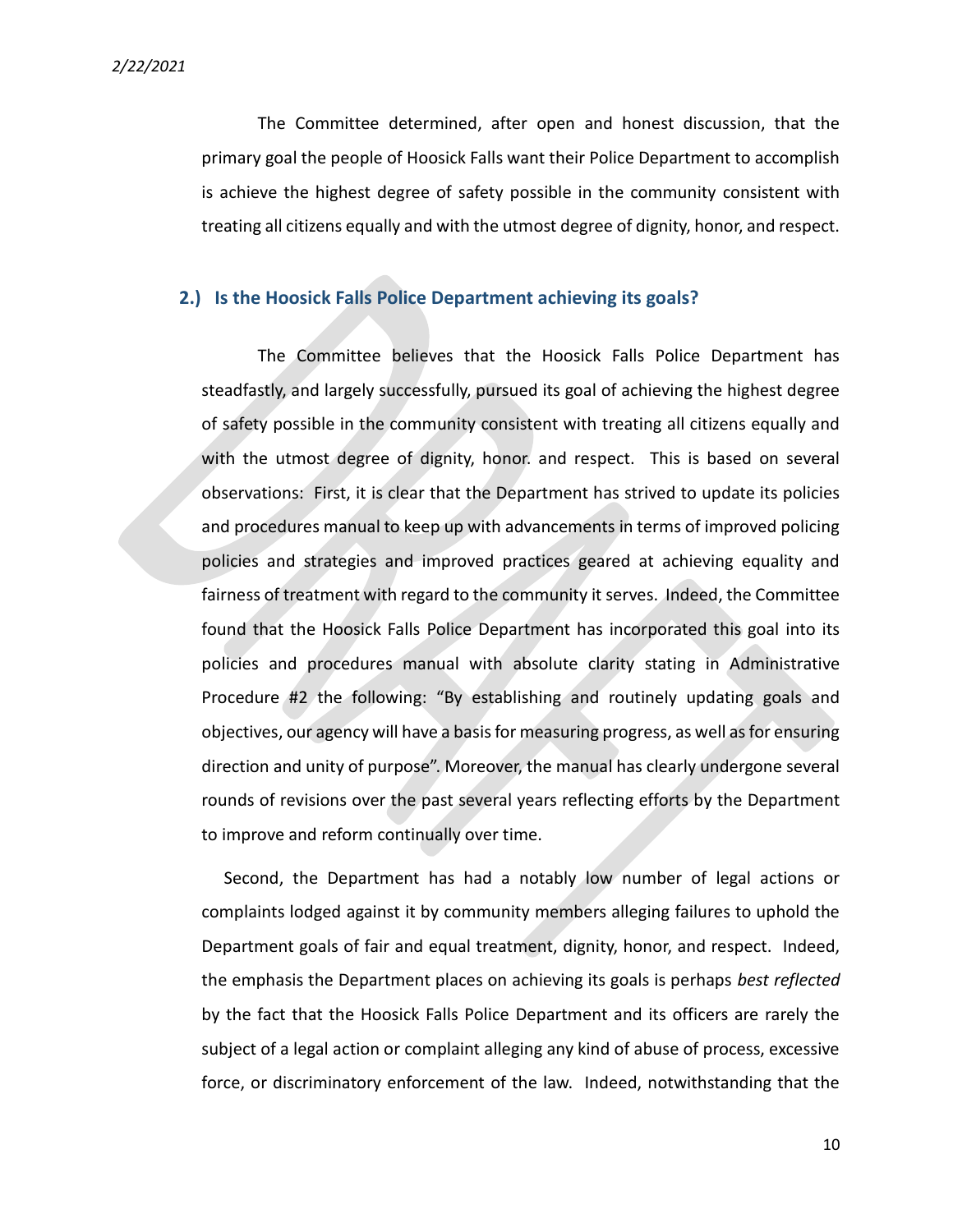Hoosick Falls Police Department participated in nearly 4,400 calls for service in the three years spanning 2018, 2019, and 2020, there was only one (1) instance of a complaint of any kind being lodged against the Department or officers of the Department over the course of those three years, and that complaint, related as it was to the escape of a suspected felon, in no way alleged any kind of abuse of process, excessive force, or discriminatory enforcement of the law. There was one more recent incident in 2021 that led to the receipt by the Department of correspondence asserting that an officer of the Hoosick Falls Police Department had exhibited a lack of sensitivity to race relations issues in a comment he made in his personal capacity on a social media website. This incident, which was resolved amicably between the department, the officer, and the complaining party, only highlights the importance of the various recommendations made later in this report to improve in any way possible the Department's policies, procedures, and training and thereby strengthen the ties between the Police Department and the Hoosick Falls community.

Finally, the Committee notes that through training beginning with a police recruit's enrollment in the Zone 5 Municipal Policy Training Academy and continuing with periodic courses that must be completed by each Hoosick Falls Police Officer, the importance of treating each citizen with dignity, honor and respect regardless of the citizen's race, ethnicity, gender, age, disability, or sexual orientation or identification is continually reinforced within the Department. Training is clearly a priority for the Hoosick Falls Police Department, as demonstrated by the fact that, over the last number of years, Hoosick Falls Police Officers have been provided with additional training in new subjects such as crisis intervention, de-escalation techniques, and mental health training that were all taught using reality-based techniques and role players.

3.) Are there ways in which the Hoosick Falls Police Department can better accomplish its goal of keeping the community safe while treating its citizens equally and with the utmost dignity, honor, and respect?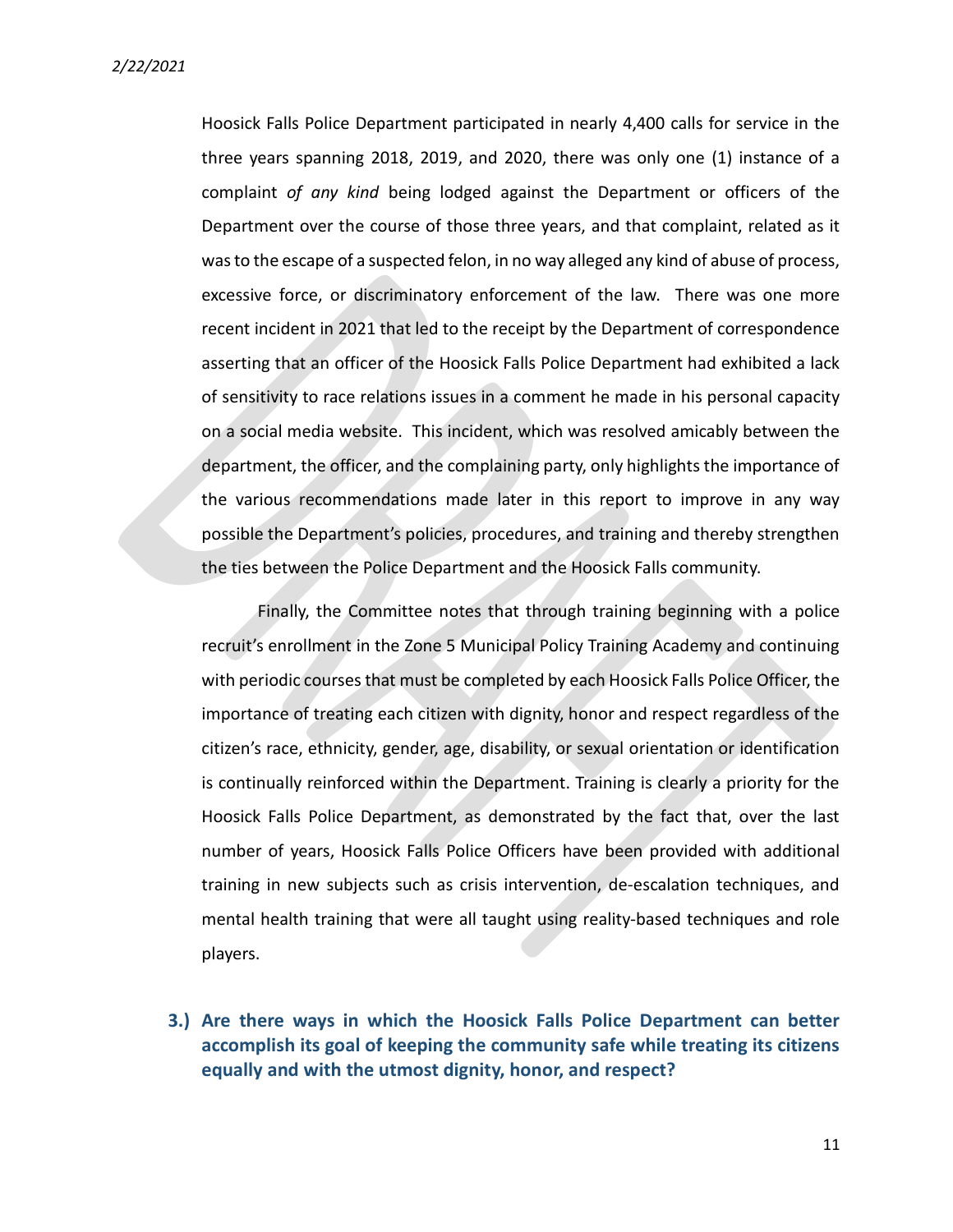Although the Committee has concluded that the Hoosick Falls Police Department has steadfastly, and largely successfully, pursued its goal of keeping the community safe while treating its citizens equally and with the utmost dignity, honor and respect, the Committee has also carefully considered the question of whether there are ways in which the Department can, simply put, do better. Specifically, the Committee has considered the following types of questions, among others: Are there ways in which the Department policies and procedures manual can be improved? Should the training provided to Hoosick Falls Police officers be amended to reflect a new manner of interaction with the public? Are there sufficient protocols in place to ensure that any community or civilian complaints concerning the Department, or its officers are adequately investigated, that the necessary measures are taken to remedy any deficiencies noted during such investigations, and that complainants and the community at large are kept informed about the Department's efforts to address grievances and improve performance? Is the Department doing all that it can to incorporate its lofty goals of maximizing both community safety and principles of equality and anti-discrimination into its recruitment and hiring practices?

The Committee has concluded that, although the Hoosick Department has excelled in its pursuit of its significant and commendable goals, there are improvements that can be made. First, the Committee believes that the Department's Policies and Procedures Manual should be re-organized and updated. Without intending any disrespect to the Department, it is clear to the Committee that prior revisions and updates to the manual were made in a somewhat piecemeal fashion, with the result being a largely disorganized set of provisions that contain significant instances overlap, duplication, outdated provisions, and internal inconsistencies. With some significant re-organization and careful review of the manual as a whole with an eye toward better structure and more internal consistency, the Committee believes that the manual can become a much more useful and navigable tool for use by officers seeking guidance concerning department expectations and applicable standards of conduct, as well as officers' individual duties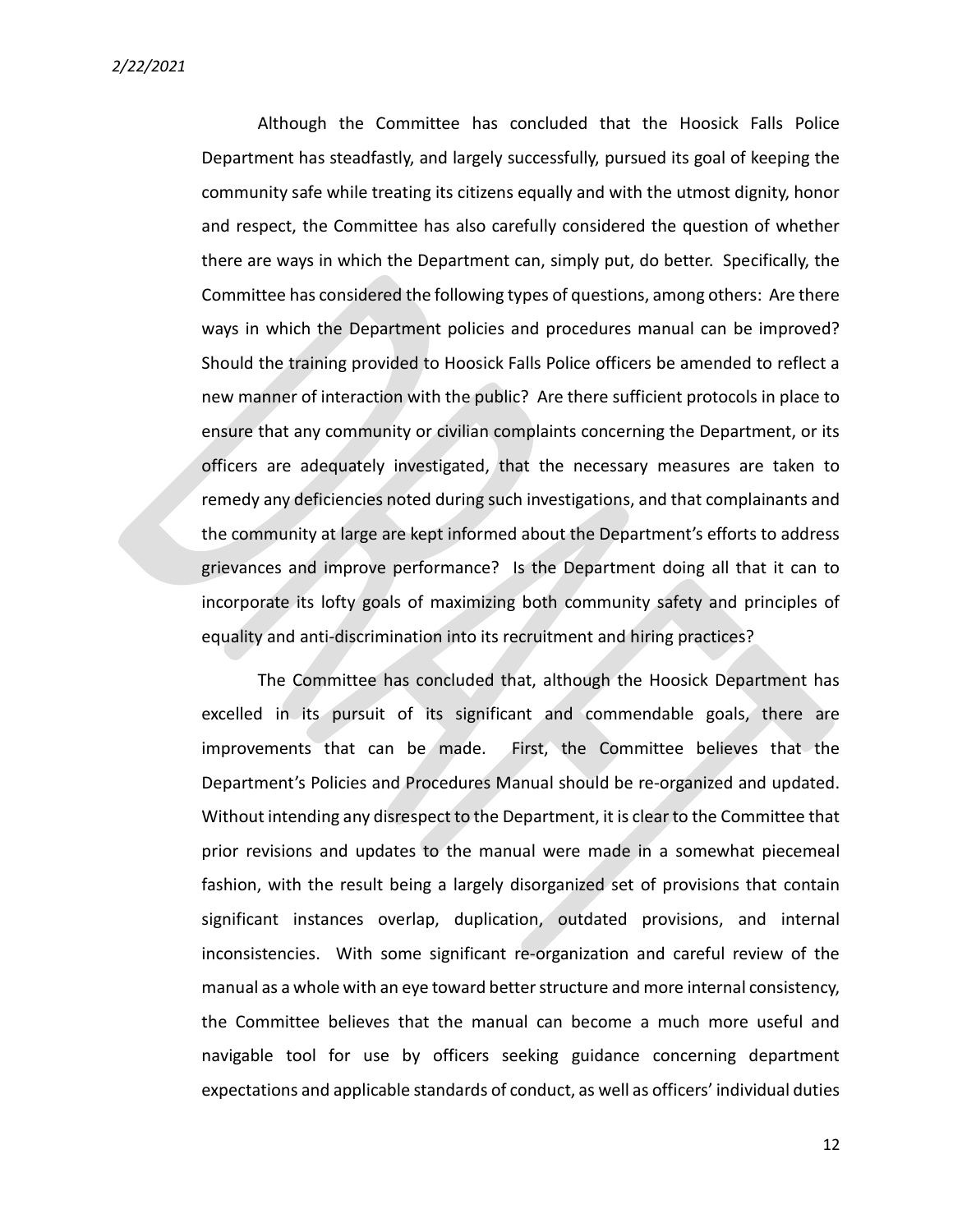and responsibilities in various contexts. In addition, with substantive revisions that seek to implement and incorporate more current guidance concerning developing areas of priority such as equality and social justice issues, the Committee believes that the manual will likewise become a more effective means to achieving the department's ultimate goal of maximizing safety while ensuring equal treatment, dignity, honor and respect.

Similarly, the Committee believes it would be worthwhile to consider additional sources of training materials and training techniques as well as expanded training opportunities in new and important areas such as equality and social justice, hate crime regulation and use of force guidance. Although the Committee has not had an opportunity to explore all available training resources and guidance in order to formulate specific recommendations in this regard, the Committee believes this to be a worthwhile and potentially very fruitful exploration that should occur in the near future.

Another aspect of the Department that the Committee believes has room for significant improvement is in the areas of receiving, investigating, resolving, and responding to civilian complaints. The Committee notes that there is no formal structure or protocol dictating Department procedures for the investigation and handling of such complaints. The Committee believes that having a formal protocol in place would assist the Department in ensuring that complaints are received, heard, considered, addressed, and tracked in a consistent and effective manner that maximizes the Department's ability to ensure that the civilian complaint process achieves a dual purpose of providing an effective channel for the making and addressing of specific grievances while simultaneously ensuring the Department's education, growth and reform in response to such grievances. This in turn would assist the Department in improving its relationship and channels of communication with the community it serves and developing a better understanding of the needs and values of that community.

Finally, the Committee believes it would be worthwhile to explore whether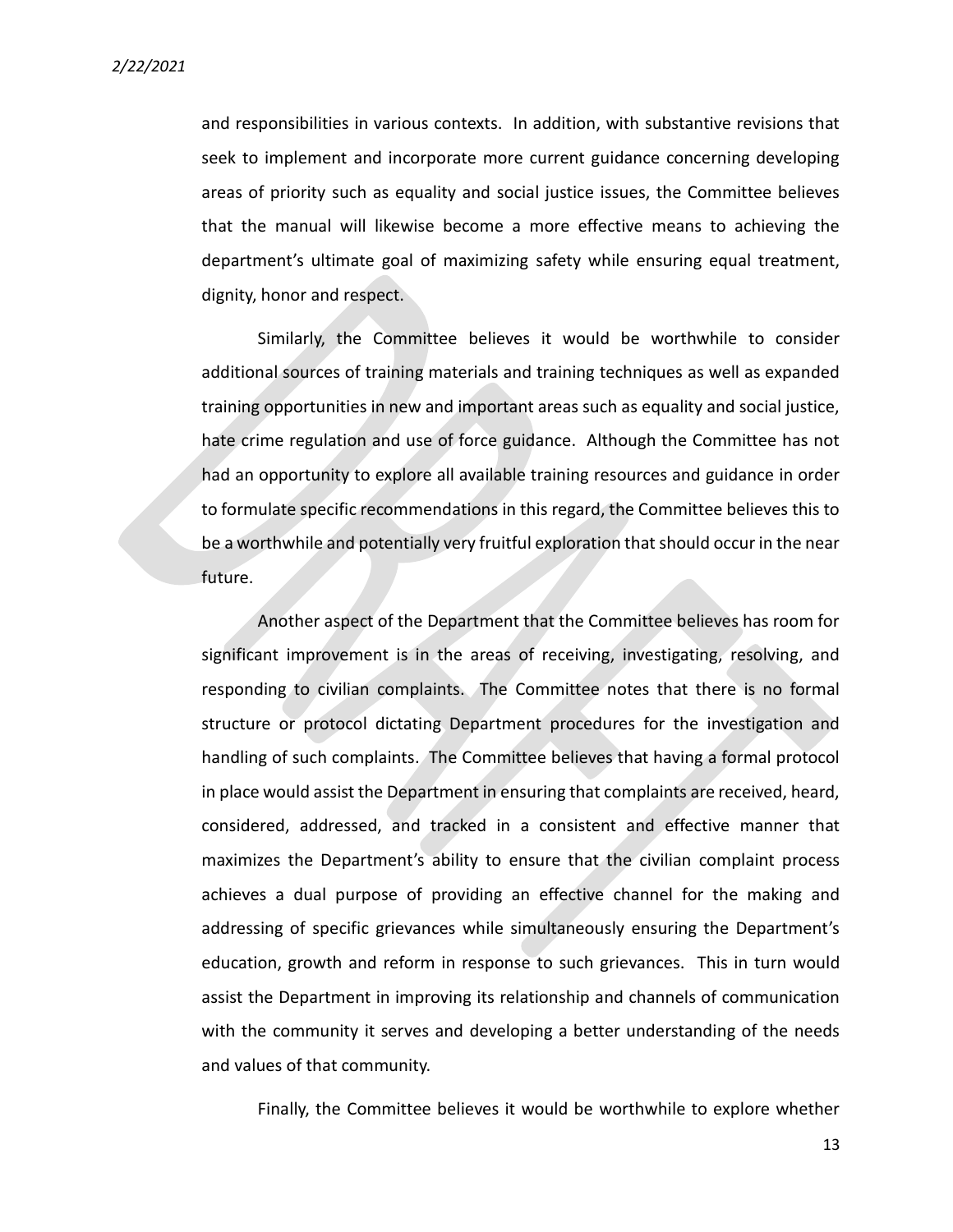there are additional ways that the Department, consistent with its collective bargaining and social service obligations of course, can better incorporate its community safety and equality goals into its recruitment and hiring practices. The Committee notes the large emphasis placed (rightfully so) in recent months and years on the concept of community policing and social justice initiatives, and believes it is entirely possible that through better community outreach programs and recruitment initiatives, the Department may have some success in hiring more officers who: (i) are local to and hence naturally more familiar with the community served by the Department and/or (ii) further contribute to the diversity of the Department in terms of race, ethnicity, gender and/or sexual orientation, and that these developments may, in turn, foster a more congenial and collaborative relationship between the Hoosick Falls Police Department and the close-knit yet diverse community it serves. Moreover, recruitment programs geared toward local youth in particular could be designed not only to give youth in the Hoosick Falls community an opportunity to learn first-hand the knowledge and skills required in the field of law enforcement, but also to foster communication and trust of the Hoosick Falls Police with the young people of the village and surrounding areas. Areas to be explored in this regard include job fairs, internship programs, school outreach programs and social media announcements.

#### VI. COMMITTEE RECOMMENDATIONS

The Committee was charged with the task of performing a comprehensive review of current police force deployments, strategies, policies, procedures, and practices, and was charged with developing a plan to improve such deployments, strategies, policies, procedures, and practices, all in furtherance of addressing the particular needs of the residents of the Village of Hoosick Falls. As a result of the comprehensive review, the Hoosick Falls Comprehensive Police Practices Review Committee makes the following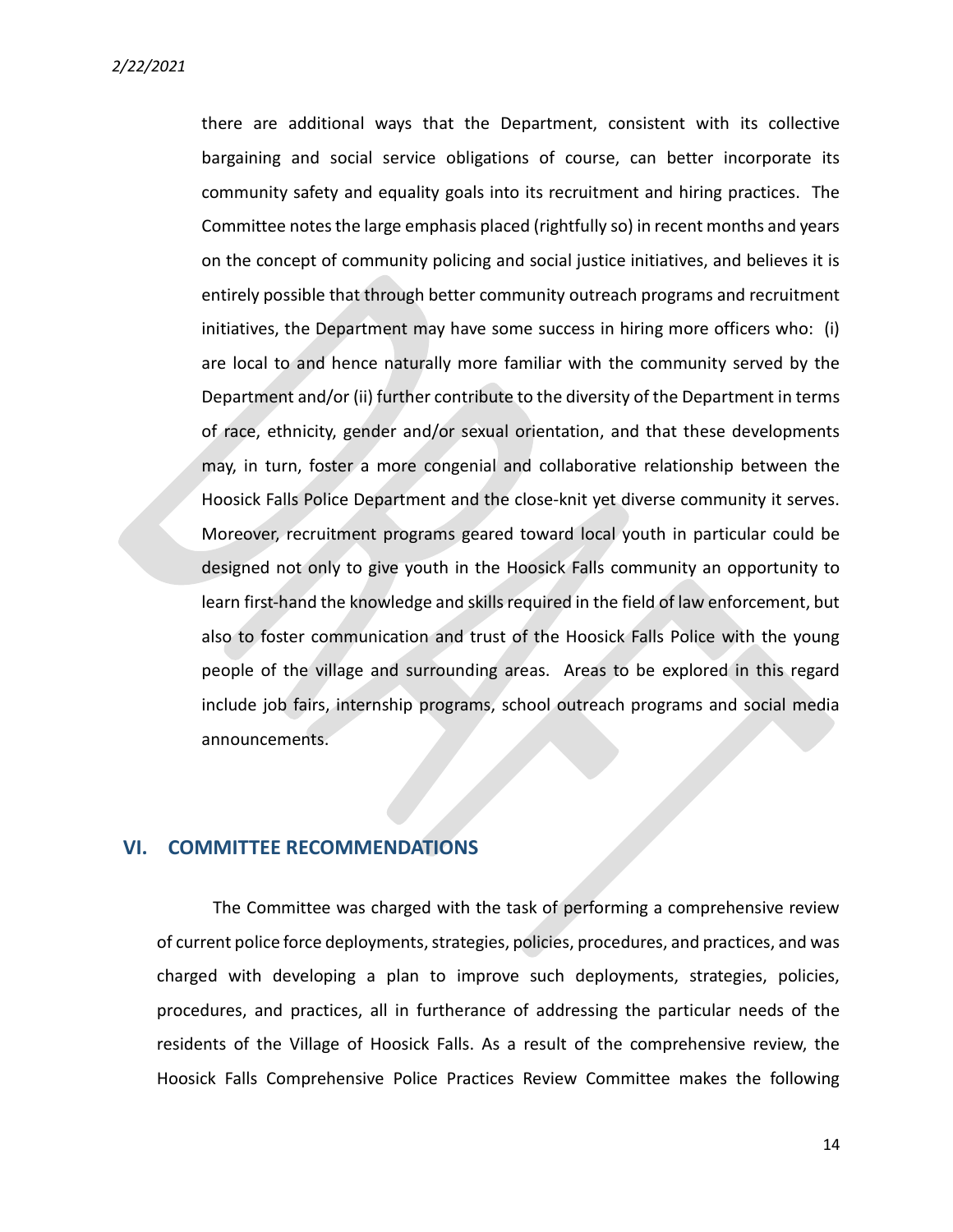recommendations to the Village of Hoosick Falls Board to be ultimately included in a Village Board Resolution contemplated by Governor Andrew Cuomo's Police Reform initiative.

- 1. The Committee recommends that the Village and/or the Department initiate and implement new recruiting programs intended to encourage more hiring of local residents and also to diversify the police candidate pool. The Village of Hoosick Falls Police Department is constantly seeking talented and serviceoriented people to join the Department and assist in providing the best service to the Hoosick Falls community, its residents and businesses. In order to obtain the best suited and most diverse candidate pool possible, the Committee recommends that the Village develops and/or continues recruitment strategies such as job fairs, internship programs, school outreach programs and, most importantly, adopts new strategies such as fully utilizing social media and social media announcements to attract as many local residents and diverse candidates as possible.
- 2. The Committee determined that the primary goal the people of Hoosick Falls want their Police Department to accomplish is to keep the community safe while treating all citizens equally and with dignity, honor, and respect. The Committee therefore recommends that the Village continues to provide its officers with training in subjects such as crisis intervention, de-escalation techniques, mental health training, safe defensive tactics, use of force training, and training in the identification, investigation, prosecution, and prevention of hate crimes. Additionally, bias and diversity training should be held on an annual basis.
- 3. In keeping with the Committee's primary goal of community safety, are supportive of the current funding for the Police Department and a reduction is not recommended.
- 4. The Committee also recommends that the Hoosick Falls Police Department continue to periodically review policies and procedures to ensure best practices are achieved. The Committee also found that the data collection is crucial to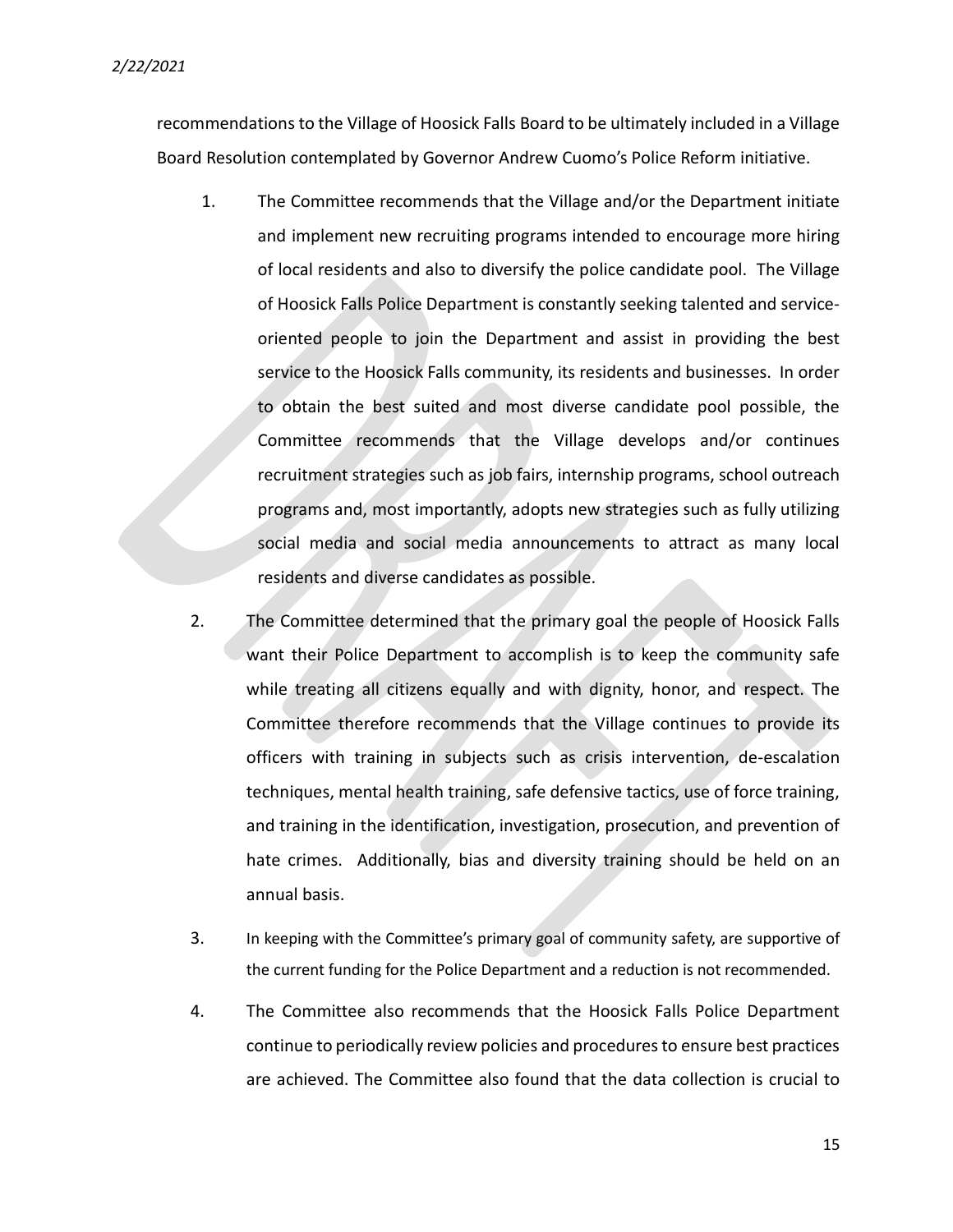reviewing the effectiveness of policies and fairness. The Committee therefore recommends that racial data along with other pertinent information on each traffic stop and police interaction with the public should be tracked and analyzed on an annual basis so that any negative trends will be promptly identified and remedied.

- 5. In order to assist the Village Board with the operationalization of the above recommendations, the Committee strongly recommends the immediate creation of a Civilian Review and Reform Board ("CRRB") with accompanying authority to perform its tasks as detailed below. The makeup of the CRRB shall be as follows:
	- a. The CRRB shall consist of 3 -7 voting members appointed by the Village Board (with a preference for an odd number of appointed members wherever feasible). Each voting member shall be appointed for a term of one (1) year and may be reappointed with no consecutive term limit at the discretion of the Village Board. Voting members must have strong connections to the Village such as residency, business operations and/or professional/social services.
	- b. Additional non-voting members of the CRRB shall include: The Village Clerk and the Village Deputy Mayor. These individuals shall serve in an advisory and support capacity. In addition, while not formally a member, the Chief of the Hoosick Falls Police Department (the "Chief of Police") shall be included in meetings and discussions of the CCRB as if he or she were a member, thereby affording the CRRB the opportunity to benefit from the Chief of Police's knowledge and insights, except in instances when the CRRB determines that inclusion of the Chief of Police in any particular meeting or discussion would hamper the CRRB's ability to engage in a full and frank discussion on any particular subject before it.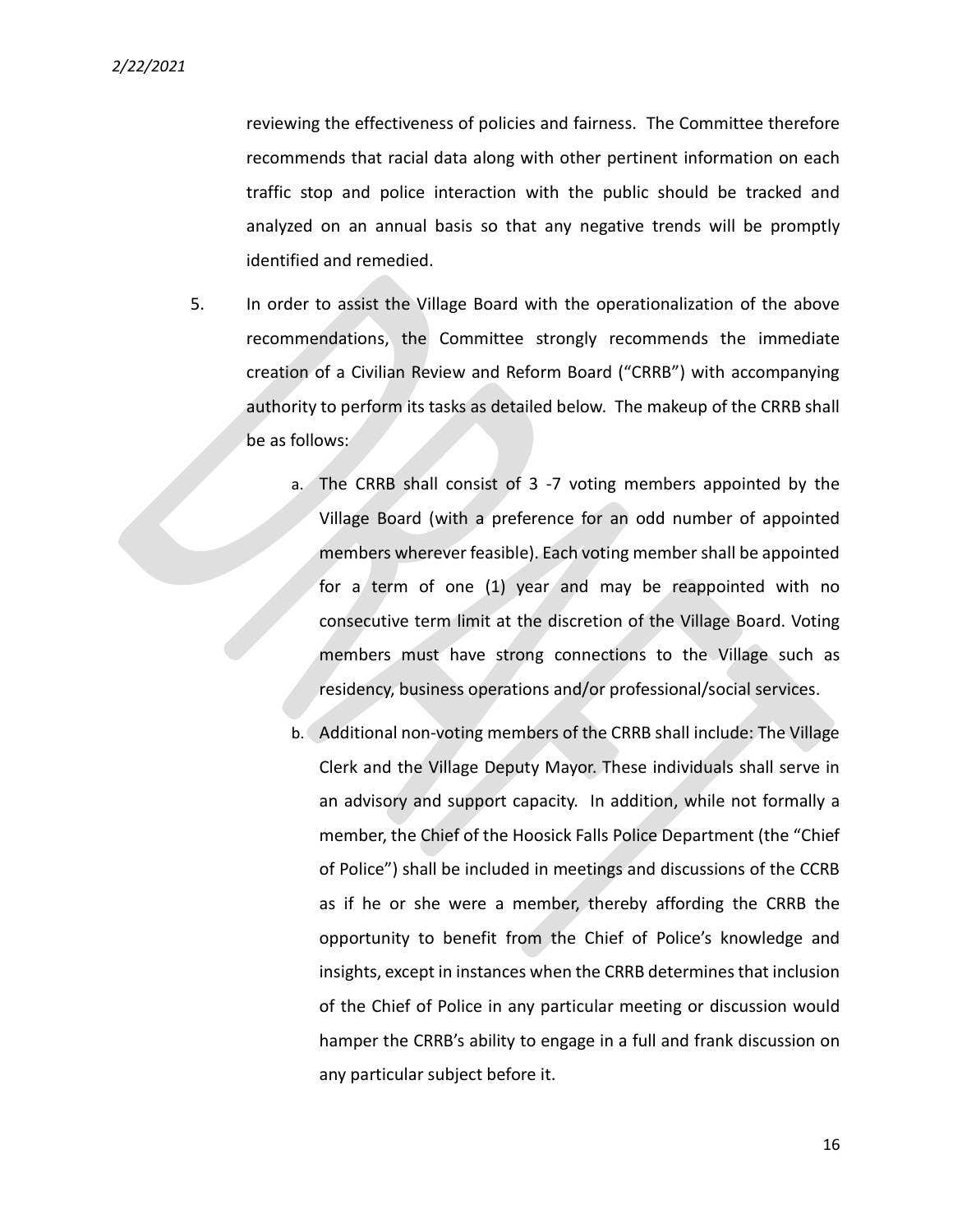- c. A formal confidentiality agreement shall be prepared and approved by the Village Board with the assistance of the Village attorney. This will serve ensure appropriate confidential treatment of matters raised and discussions had among the Chief of Police and the members of the CRRB. All voting and non-voting members of the CRRB as well as the Chief of Police shall be required to sign such confidentiality agreement upon appointment as a member of the CRRB.
- d. The CRRB will determine its chairperson and vice chairperson, who shall serve one (1) year terms with no consecutive term limits, by majority vote.
- e. The Chief of Police will notify the CRRB Chair within 24 hours upon receipt of all complaints towards the HFPD and the Chair shall notify the remaining members of the Board as soon as practicable thereafter.
- f. The primary tasks of the CRRB include but are not limited to:
	- i. Conduct a complete and thorough review of the HFPD Policies & Procedures Manual as a matter of first priority and recommend both organizational and substantive revisions to that manual geared toward the general promotion of improved police agency and community relationships based on trust, fairness, accountability, and transparency, and the reduction any "racial / minority" disparities in policing.
	- ii. Review and propose recommendations to the HFPD Policies & Procedures Manual going forward regularly and as needed.
	- iii. Explore and recommend new training resources and techniques to be employed by the HFPD.

17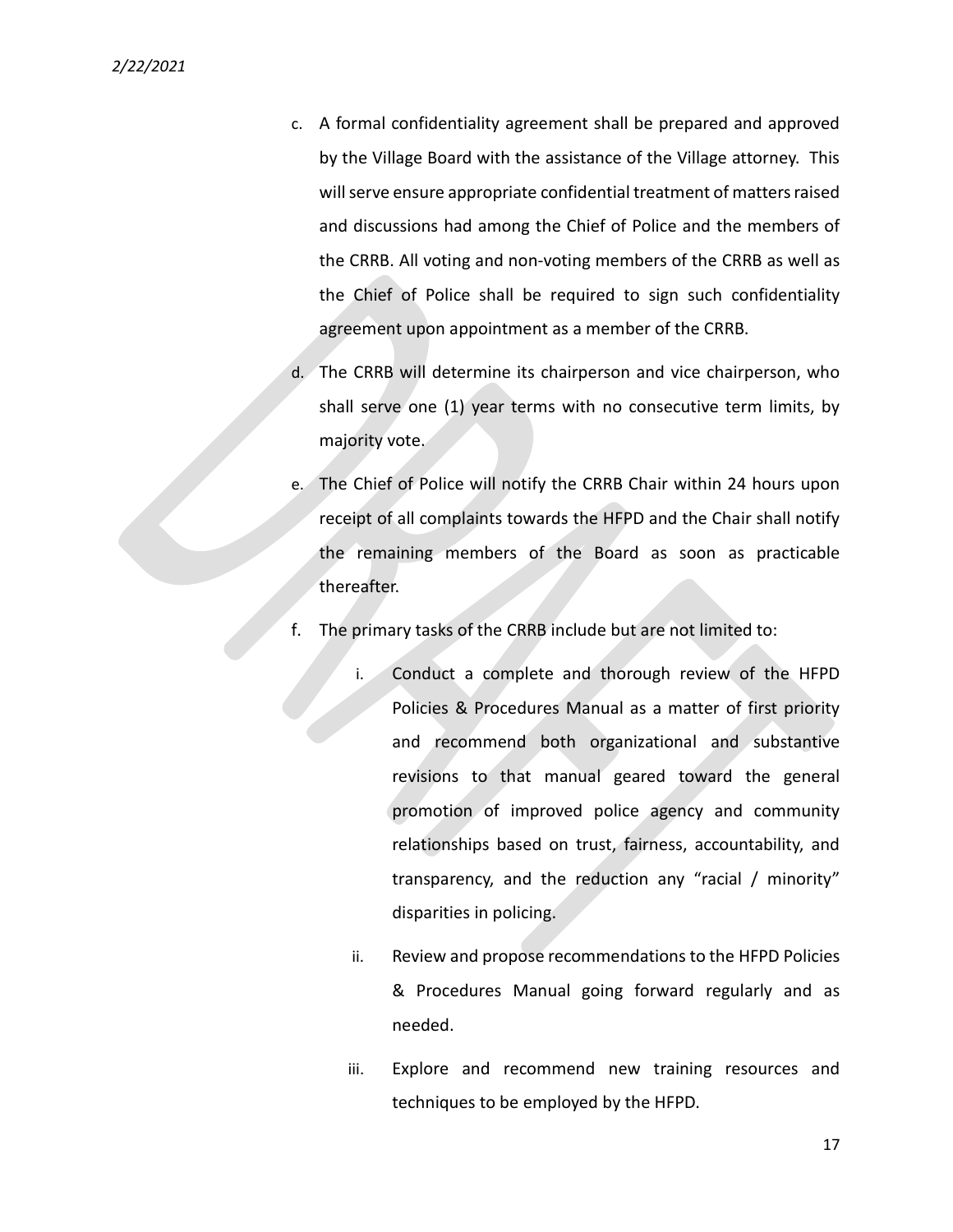- iv. Formalize a civilian complaint process to review, investigate, advise and respond to concerns received from the public involving the HFPD, and incorporate provisions setting forth the details of that process into the Hoosick Falls Policies and Procedures Manual.
- v. Advise and assist in the development of HFPD recruitment strategies.
- vi. Review and advise the Chief of Police concerning development of the annual budget and any related budget matters, as well as issues relating to staff allocations.
- vii. Advise the Chief of Police in all matters brought before the CRRB.
- viii. Establish and maintain minutes and a confidential record keeping system as deemed appropriate regarding CRRB activities.

#### V. CONCLUSION

Governor Andrew Cuomo recently stated: "Maintaining public safety is imperative; it is one of the essential roles of government. In order to achieve that goal, there must be mutual trust and respect between police and the communities they serve. The success and safety of our society depends on restoring and strengthening mutual trust."

Due to the current demographics of the Village of Hoosick Falls, the Village does not face many of the challenges posed to other municipalities in the State of New York. The Hoosick Falls Police Department is very fortunate since it enjoys significant support of village residents and businesses. The rate of complaints lodged by Hoosick Falls residents suggest that the Hoosick Falls Police Department has the trust and respect of the community it serves. Additionally, the Village administration and the Village Police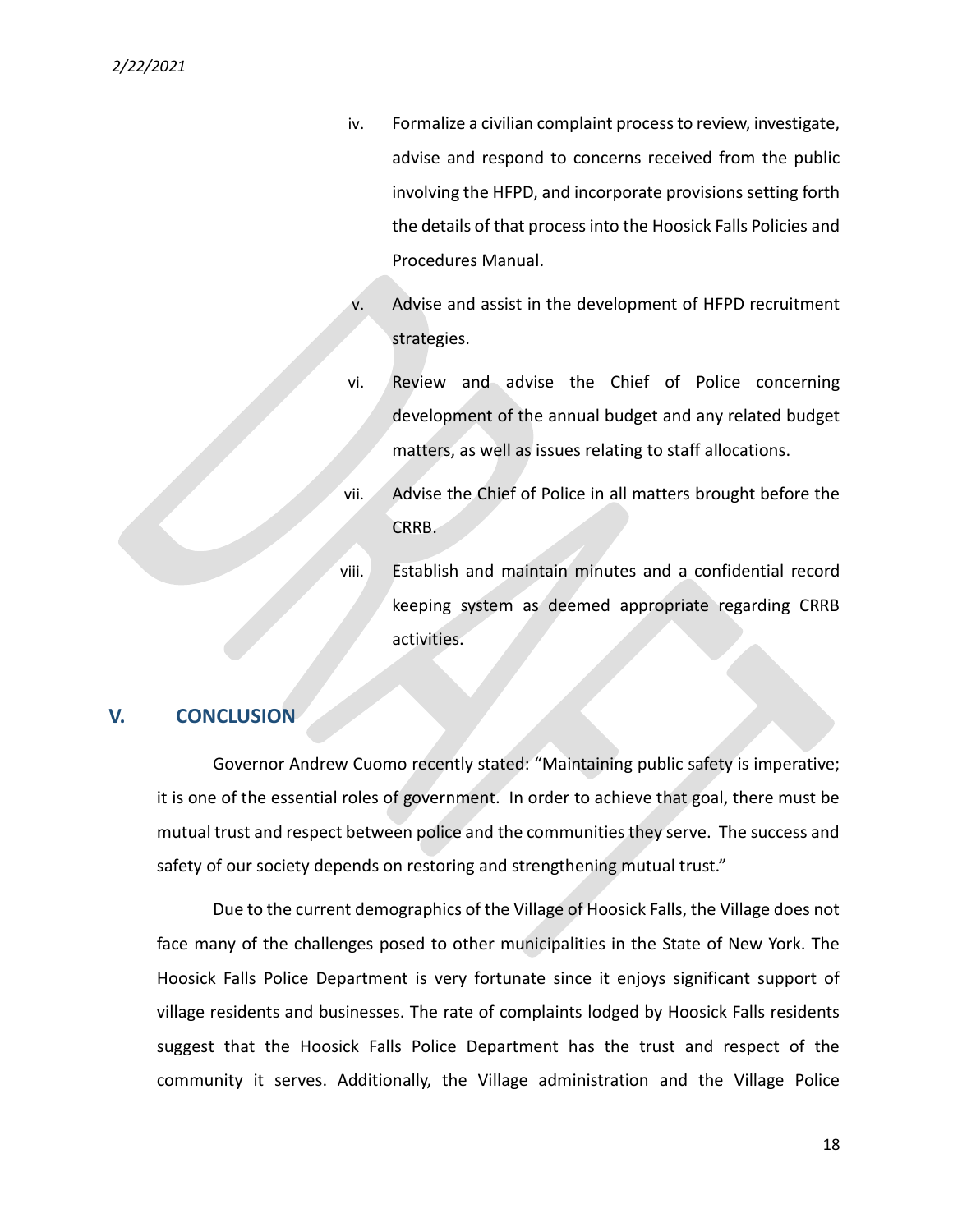Department work well together in all areas of labor/management and are able to resolve most if not all disputes without resort to the formal grievance process. The mutual trust and respect that exists between the parties is based upon the parties' well-deserved reputation for fairness in the community which the Hoosick Falls Police Department serves with honor and respect.

However, as with any situation, there is ample room for improvement. Demographics are changing, societal views, norms, and priorities are advancing, and Hoosick Falls must be prepared to meet and keep pace with those changes and developments and must do so in a way that garners community support and respect. As Governor Andrew Cuomo stated: "Each community must envision for itself the appropriate role of the police. Policies must be developed to allow the police to do their jobs to protect the public and these policies must meet with the local communities' acceptance."

In the Village of Hoosick Falls, this Committee determined after closely examining the facts and circumstances inherent to policing the community that the overwhelming majority of the residents of the Village maintain that the appropriate role of its Police Department is to keep the community safe while treating all citizens equally and with dignity, honor and respect. This Committee is proud to report that its Police Department has faithfully pursued and largely achieved that goal to date by implementing and then steadfastly adhering to policies and procedures that meet with the community's approval, and that, with the implementation of the additional recommendations noted herein, the Committee is confident that the Hoosick Falls Police Department will see even further improvement in attaining its commendable goals and better community relations as it continues to evolve.

Duly approved by the Hoosick Falls Comprehensive Police Practices Review Committee and on behalf of the Committee, respectively submitted to the Hoosick Falls Village Board by:

\_\_\_\_\_\_\_\_\_\_\_\_\_\_\_\_\_\_\_\_\_\_\_\_\_\_\_\_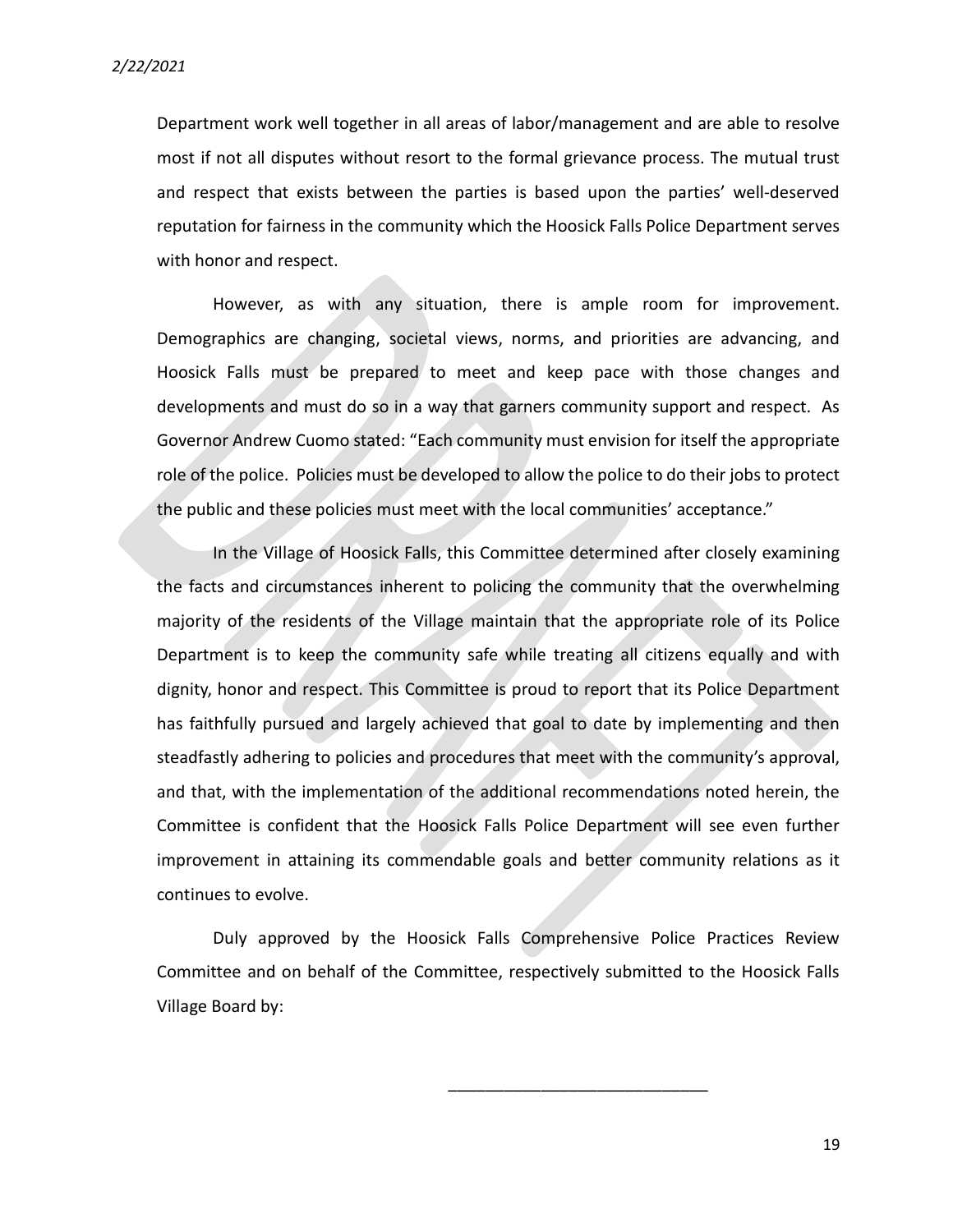Robert Ryan, Deputy Mayor

\_ \_\_\_\_\_\_\_\_\_\_\_\_\_\_\_\_\_\_\_\_\_\_\_\_\_\_\_\_\_

Douglas Sauer, Committee Chairperson